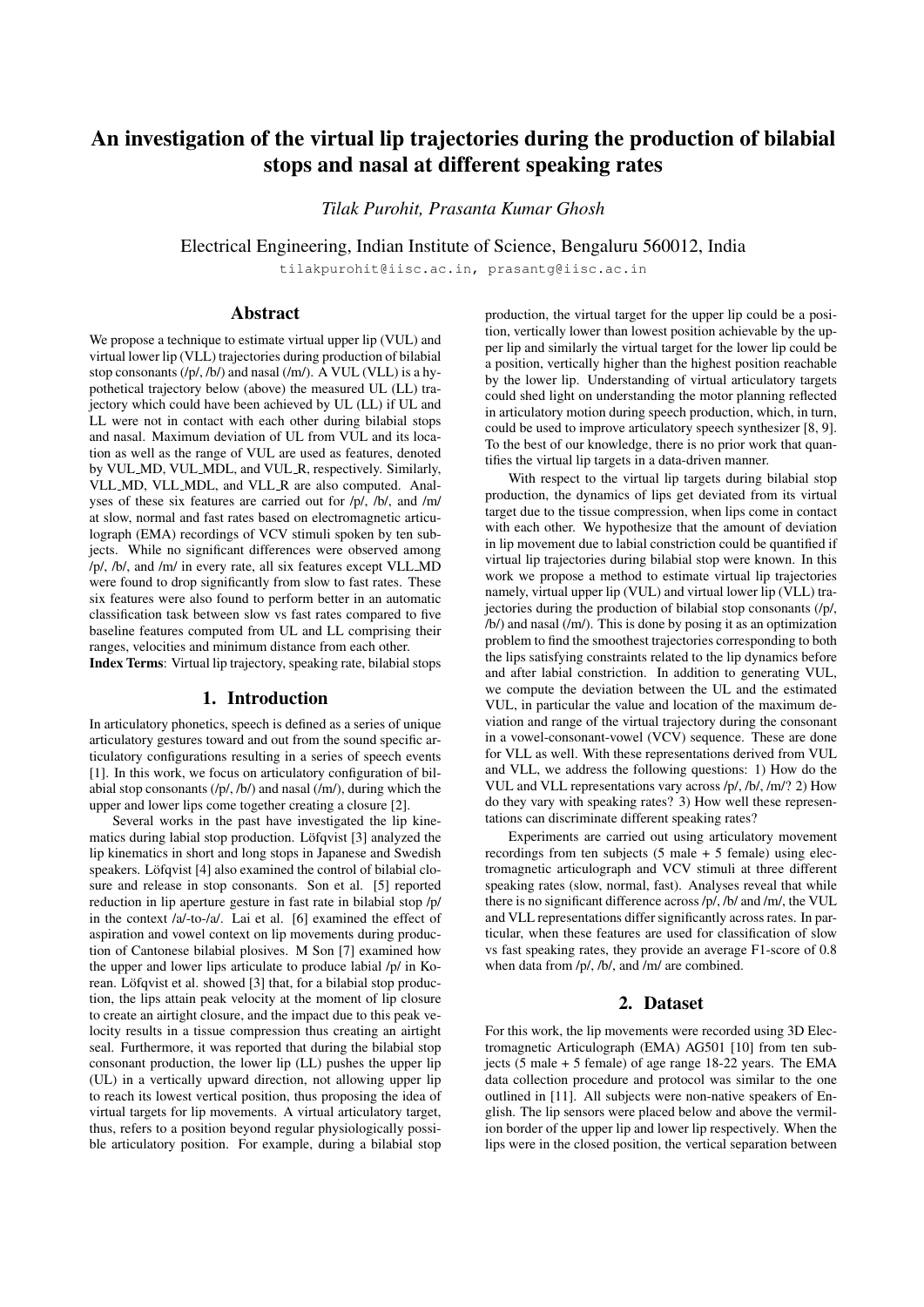the two sensors were noted to be approximately 1cm for all subjects. Sensors were also placed on the tongue tip, tongue body, tongue dorsum, jaw, left ear and right ear (last two for the head movement correction). None of the subjects reported any history of speech or hearing disorder. Each speaker was asked to speak the utterance of the format - "Speak VCV Today" where each utterance was repeated thrice in each of the three different speaking rates, namely slow, normal/moderate and fast making a total of nine utterances for one VCV sequence. Recordings of the lip movements at a sampling rate of 250Hz in the mid-sagittal plane, i.e.,  $UL_x$ ,  $UL_y$ ,  $LL_x$ ,  $LL_y$  are used for the analysis in this work. In fast speaking rate, the average duration of the consonant is  $0.08 \pm 0.02$  seconds,  $0.06 \pm 0.01$  seconds and  $0.06\pm0.01$  seconds for /p/, /b/, and /m/ respectivey. Those for normal rate are  $0.13 \pm 0.04$ ,  $0.09 \pm 0.02$  and  $0.10 \pm 0.03$  seconds. And for the slow rate, they are  $0.22\pm0.08$ ,  $0.14\pm0.05$  and  $0.20\pm0.15$  seconds. These duration values of consonants across rates suggest that subjects could follow the given instructions well during recording.

The list of VCV stimuli had all 15 possible combinations of three consonants (C) namely /p/, /b/, /m/ and five vowels (V)  $\lambda$ a,  $\lambda$ e,  $\lambda$ i,  $\lambda$ ,  $\lambda$ o and  $\lambda$ u. Thus, we have a total of 450 (=3) repetitions $\times$  5 vowels  $\times$  3 rates $\times$  10 subjects) recordings for every consonant. All recordings were done in a sound proof studio at the SPIRE Lab's Speech Production Facility, Indian Institute Science, Bangalore, India. The VCV boundaries were manually annotated by a team of four members. The boundaries were marked by observing the spectrogram, the raw waveform and the glottal pulses (obtained using Praat ([12]) simultaneously using an in-house built Matlab based annotation tool. The most challenging task was to mark the boundaries for fast cases specially for the labial nasal /m/.

# 3. Estimation of virtual lip trajectories and their representations

In this work, the vertical direction of the UL and LL (i.e.,  $UL_y$ and  $LL_y$ ) are only used for deriving the VUL and VLL. For simplicity we will denote  $UL_y$  and  $LL_y$  by UL and LL, respectively, from now onward.

### 3.1. Estimation of virtual upper and lower lip trajectories

Consider the UL and LL trajectories during a VCV production as shown in Figure 1A. The duration of C region (denoted by vertical dashed lines, from sample index  $n_2$  to  $n_3$ ) is N samples. We also mark a segment of duration N/3 samples immediately before and after the C region marked by vertical dotted lines. We assume these two segments of duration N/3 samples are V-C and C-V transition regions. The region between the two vertical dotted lines (of duration 5N/3 samples, sample index  $n_1$  to  $n_4$ ) is referred to as the extended C region. It is clear from Figure 1A that the UL trajectory goes down in V-C transition region while LL trajectory goes up during that time. Similarly, the UL trajectory goes up in the C-V transition region while LL trajectory goes down. Thus, in the transition regions, UL and LL follow an opposite trend. This trend is not present in the C region, when UL and LL come in contact with each other. Rather the interaction between UL and LL in C region is more complex than that in the transition regions. We hypothesize that the virtual upper and lower lip trajectories follow the trend of transition region throughout the extended C region.

We capture the interaction between the UL and LL using a time-varying affine function. Let  $UL[n]$  and  $LL[n]$  denote the



Figure 1: *Illustration of the original UL and LL trajectories (left column) and virtual UL and LL trajectories (right column). Last two rows show the parameters of the affine function relating upper and lower lips movements.*

UL and LL values, respectively, at the  $n$ -th sample. We assume that the  $UL[n]$  and  $LL[n]$  are approximately related by an affine function:  $UL[n] \approx \alpha_n LL[n] + \beta_n$ , where  $\alpha_n$  and  $\beta_n$  are the time varying slope and intercept at sample index n.  $\alpha_n$  and  $\beta_n$ are estimated assuming locally linear relation between UL and LL around sample  $n.$  M samples before and after sample index n are considered and a straight line is fit to the  $2M + 1$  pairs of UL and LL values. The slope and intercept of this line are used as estimates of  $\alpha_n$  and  $\beta_n$ , respectively. The choice of M depends on the sampling rate of the UL and LL trajectories. As the UL and LL recordings are available at a sampling rate  $F_s$ =250Hz, the UL and LL trajectories may not satisfy locally linear relationship for a large choice of  $M$ . Hence, we upsample the UL and LL at a sampling rate  $F_u > F_s$ , from where  $2M +$ 1 samples are chosen around the target sample index  $n$  at  $F_s$ sampling rate.

The estimated  $\alpha_n$  and  $\beta_n$  are shown in Figure 1B and 1C, respectively, for the UL and LL trajectories shown in Figure 1A. It is clear from Figure 1B that  $\alpha_n$  is negative in the transition regions indicating the opposite trends in the UL and LL dynamics.

We assume that a relation between the VUL and VLL in the entire extended C region is similar to that between UL and LL in the transition region. We further assume that the variation of  $\alpha_n$  and  $\beta_n$  in the case of VUL and VLL is linear from V-C transition region to C-V transition region. Thus, for a sample index  $m_1$  in the V-C transition region and a sample index  $m_2$  in the C-V transition region, the linearly interpolated  $\alpha_n^v$  and  $\beta_n^v$ for VUL and VLL are obtained as follows:

$$
\alpha_n^v = \alpha_{m_1} + (n - m_1) \frac{\alpha_{m_2} - \alpha_{m_1}}{m_2 - m_1}, \ \forall m_1 \le n \le m_2
$$
  

$$
\beta_n^v = \beta_{m_1} + (n - m_1) \frac{\beta_{m_2} - \beta_{m_1}}{m_2 - m_1}, \ \forall m_1 \le n \le m_2 \tag{1}
$$

Exemplary  $\alpha_n^v$  and  $\beta_n^v$  are illustrated in Figure 1E and 1F respectively for the  $\alpha_n$  and  $\beta_n$  in Figure 1B and 1C. It should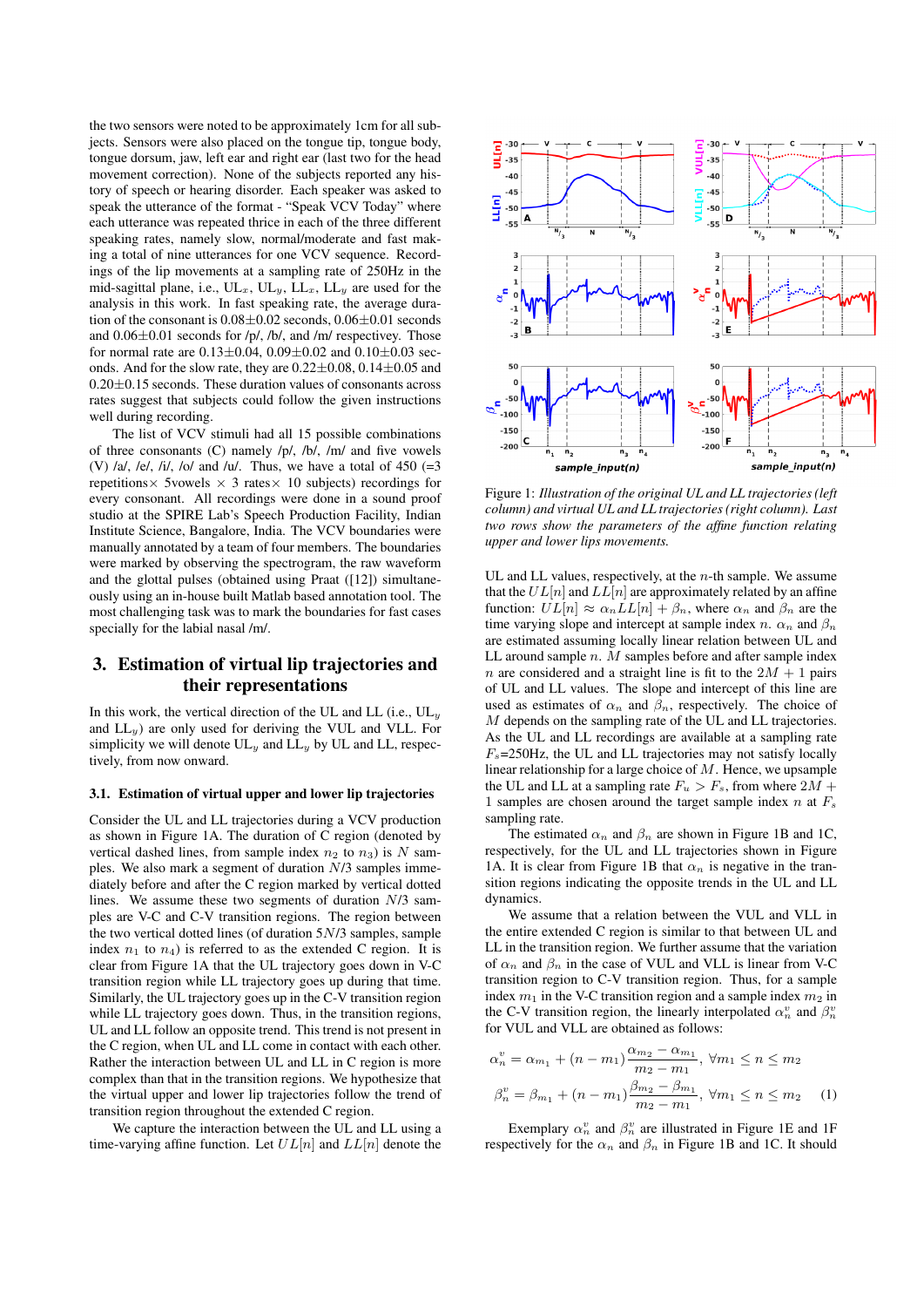be noted that  $\alpha_n^v$  and  $\beta_n^v$  are, respectively, identical to  $\alpha_n$  and  $\beta_n$  for  $n < m_1$  and  $n > m_2$ . With this linear variation of slope and intercept between  $m_1$  and  $m_2$ , we pose the estimation of VUL and VLL as an optimization problem, where  $VUL[n] =$  $\alpha_n^v VLL[n] + \beta_n^v$ , as follows:

$$
\{VLL[n], m_1 \le n \le m_2\}
$$
  
= arg min  $\frac{1}{\{x_m\}}\sum_{m_2-m_1}^{m_2} (x_m - x_{m-1})^2$   
that L[ $m$ ]  $\le$  x  $\le$  may L[ $L$ ]<sup>L</sup>

such that  $LL[m] \leq x_m \leq \max_{n_1 \leq k \leq n_4}$  $UL[k]$ 

$$
\min_{n_1 \le k \le n_4} LL[k] \le \alpha_n^v x_m + \beta_n^v \le UL[m], \ \forall m_1 \le m \le m_2
$$

and 
$$
x_{m_1} = LL[m_1], x_{m_2} = LL[m_2]
$$
 (2)

The objective function ensures that the estimated  $VLL[n]$  is smooth and low pass in nature similar to a typical LL trajectory, as the optimization minimizes the energy of the first order difference of the optimization variable sequence. The constraints in the above optimization ensures that the VLL lies above LL and VUL lies below UL by the definition of a virtual lip trajectory. An upper limit on the VLL is used as the maximum value of UL in the extended C region. Similarly a lower limit on the VUL is used as the minimum value of the LL in the extended C region. The boundary (equality) constraints ensure that the estimated VLL matches with LL at  $m_1$ and  $m_2$  to make sure that the VLL matches with LL outside the  $m_1 \leq m \leq m_2$  as the virtual lip trajectory is estimated around the bilabial stop only. VUL is obtained from estimated VLL using  $VUL[n] = \alpha_n^v VLL[n] + \beta_n^v$ . Exemplary estimates of the VUL and VLL are shown in Figure 1D for the UL and LL in Figure 1A. It is clear that the estimated trajectories are smooth in nature and satisfy all constraints.

For every choice of  $m_1(n_1 \leq m_1 \leq n_2)$  and  $m_2(n_3 \leq$  $m_2 \leq n_4$ ), VLL can be estimated using eq 2. The best choices of  $m_1$  and  $m_2$  are selected by running the optimization (eq 2) for all possible combinations of  $m_1$  and  $m_2$  and selecting the one which results in the least objective function value.

#### 3.2. Representations derived from VUL and VLL

Three features are extracted from estimated VUL. Two of these features are based on the deviation of UL from VUL. The maximum deviation (MD) and the corresponding location (MDL) normalized by the consonant region duration are used as two features as follows: VUL\_MD =  $\max_{n_2 \leq k \leq n_3} |UL[k] - VUL[k]|$ , VUL\_MDL =  $\frac{\eta - n_2}{n_3 - n_2}$ , where  $\eta = \arg \max_{n_2 \le k \le n_3} |U_L[k] - VUL[k]|$ . The third feature is the range of the VUL as follows: VUL\_R= $\max_{n_1\leq k\leq n_4} VUL[k]-\min_{n_1\leq k\leq n_4} VUL[k]$ . Similarly three features from VLL are also computed. They are denoted by VLL MD, VLL MDL and VLL R, respectively.

#### 4. Experimental Setup

The VUL and VLL trajectories are computed for every recording of VCV separately with  $F_u = 5kHz$ . The window size  $(2M + 1)$  for computing the  $\alpha_n$  and  $\beta_n$  values are varied from 5 (1ms) to 51 (10ms). As varying the window size could result in different estimates of  $\alpha_n$  and  $\beta_n$ , we vary the window size from 1ms to 10ms to examine how it, in turn, causes variations in the estimated VUL and VLL. As, in the proposed computation of VUL and VLL, the  $\alpha_n$  and  $\beta_n$  trajectories are assumed to vary linearly, it may not guarantee a solution of the optimization problem (eq 2) always. It turns out that 14% of all the

recordings (7%, 12%, 21% of all slow, normal and fast recordings) used in this work do not yield any estimate of the VUL and VLL. These are excluded from further analysis. VUL MD, VUL MDL, VUL R, VLL MD, VLL MDL, VLL R are calculated from the original UL, LL and the estimated VUL, VLL trajectories for each VCV recording. The parameters are pooled from all subjects in each speaking rate separately in order to carry out speaking rate specific analysis of these parameters. Welch's t-test [13] is performed to find out if each of these parameters differs significantly from slow to fast speaking rates. We also investigate the power of each of these six parameters for discriminating slow vs fast rate. As baseline features, the range, velocity (in the extended consonant region) of UL and LL as well as minimum distance between them (in the consonant region) are considered. The classification is carried out in a ten fold cross validation setup. For this purpose, the data from all ten subjects are pooled in each rate, randomly shuffled and divided into ten groups. In each fold, nine groups are used for training and the remaining one group is used as the test set in a round robin fashion. The SVM classifier with radial basis kernel has been trained using the python sklearn package [14][15]. Default values of the soft margin constant (C) and width of the Gaussian kernel  $(\gamma)$  are used. The VUL and VLL parameters separately as well as their various combinations are used for classification tasks. F1-score [16] is used as an evaluation metric to compare merits of different features.

#### 5. Results and Discussion

5.1. Analysis of VUL and VLL parameters at different rates



Figure 2: *Comparison of different representations from VUL and VLL across slow, normal and fast rates separately for /p/, /b/, and /m/*

Figure 2 shows the bar plots of six proposed parameters computed using window size of 51 samples at slow, normal and fast rates using red, blue and green bars, respectively, separately for /p/, /b/, /m/. The errorbar shows the standard deviation. A red star indicates that the parameter in the respective case is significantly ( $p < 0.01$ ) different between slow and fast rates. It is clear from the figure that except for VLL MD, every parameter value, on average, reduces with increasing speaking rate.

A significant drop in VUL MD value from slow to fast suggests that in the fast rate the measured UL trajectory is more close to the VUL trajectory compared to that in the slow rate. This happens for all  $/p/$ ,  $/b/$  and  $/m/$  cases. In fast speaking rate, the duration of the labial stop (as given in Section 2) is smaller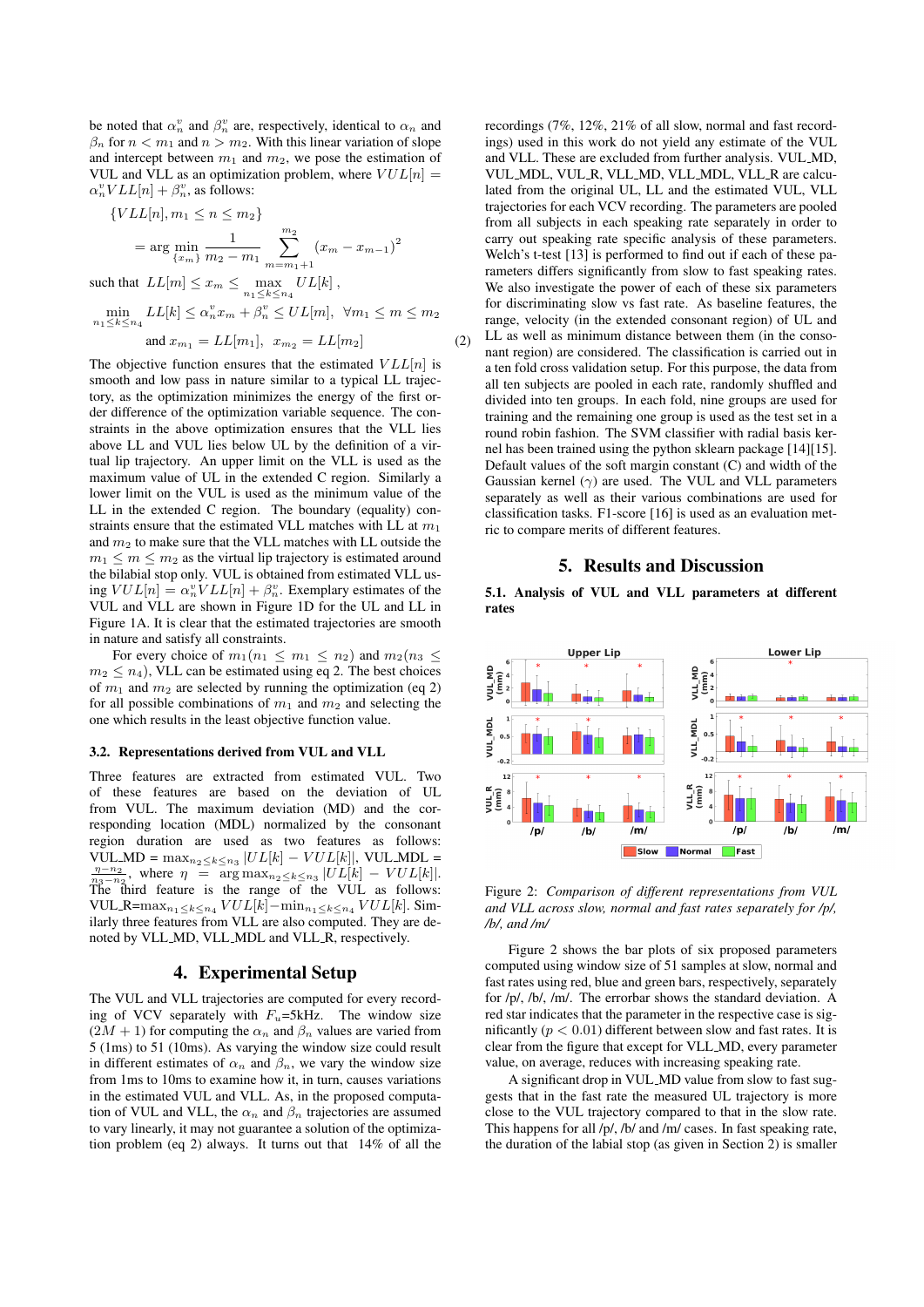| <b>Features</b> | /p/        | /b/                     | /m/                     | $/p/+/b/+/m/$ |
|-----------------|------------|-------------------------|-------------------------|---------------|
| <b>Baseline</b> | 0.68(0.05) | 0.71(0.05)              | 0.65(.08)               | 0.75(.04)     |
| VUL MD          | 0.64(0.07) | 0.70(0.09)              | 0.63(0.13)              | 0.66(.04)     |
| <b>VLL_MD</b>   | 0.58(0.09) | 0.62(0.13)              | 0.61(0.08)              | 0.62(0.03)    |
| VUL MDL         | 0.48(0.15) | 0.57(0.08)              | 0.40(0.11)              | 0.51(0.05)    |
| VLL MDL         | 0.63(0.10) | 0.53(0.08)              | 0.54(0.08)              | 0.57(0.05)    |
| VUL R           | 0.52(0.06) | $\overline{0.63}$ (.09) | $\overline{0.63}$ (.08) | 0.62(0.07)    |
| VLL_R           | 0.51(0.12) | 0.57(0.08)              | 0.51(0.11)              | 0.56(.06)     |
| Range           | 0.68(0.03) | 0.70(0.07)              | $\overline{0.62}$ (.10) | 0.63(0.05)    |
| <b>MD</b>       | 0.70(0.05) | 0.76(0.07)              | 0.74(0.11)              | 0.74(.04)     |
| <b>MDL</b>      | 0.64(0.10) | 0.60(0.08)              | 0.54(0.11)              | 0.64(0.05)    |
| A11             | 0.78(.08)  | 0.83(0.08)              | 0.72(0.04)              | 0.80(.04)     |

Table 1: *F1-score from the slow vs fast rate classification using baseline features and features from proposed virtual lip trajectories. (*·*) indicates the standard deviation across 10 folds.*

than their counterparts in slow rate. This, in turn, means that the lips stay in contact for a longer time to create closure in the slow rate than that in the fast rate. This causes more mechanical interaction between lips in slow than fast rate causing larger deviation in the former than the latter.

A significant drop from slow to fast is also seen when VUL R and VLL R are considered. This suggests that as the speaking rate increases, the range of the virtual motion of the upper and lower lip decreases. The lips, in its virtual motion, has to reach its target at an instant within a consonant region starting from its position in vowel region and again returning back to post-consonant vowel position completing its virtual movement cycle. In the fast rate, the range of VUL and VLL become small as lips get less time to complete the movement cycle. Therefore, it compromises on the extent of the movement from its position during vowels on either side of the consonant. However, in slow rate, the planning for virtual lip movement could exploit longer duration to result in a relatively larger range for VUL and VLL. It is interesting that such significant change in VUL R and VLL R happens although the velocity of the upper lip increases significantly ( $p < 0.01$ ) from 0.09 mm/s  $(\text{during } /p/), 0.10 \text{ mm/s } (\text{during } /b/), \text{ and } 0.09 \text{ mm/s } (\text{during } /m/)$ in slow rate to 0.16 mm/s (during /p/), 0.14 mm/s (during /b/), and 0.14 mm/s (during /m/) in fast rate. This is true for the lower lip as well. In spite of the increased velocity in fast case the range of VUL reduces compared to its slow rate counterpart. This suggests that such a reduced range of VUL is probably a result of the articulatory planning during bilabial stop production at different rates. We also find that the factor by which the range of virtual lip trajectory changes from that of the measured lip trajectory decreases with increasing speaking rates.

From the plots in the middle row in Figure 2, it is clear that the deviation of the observed UL from the estimated virtual UL trajectory is maximum nearly in the middle of the consonant region. Unlike this, the maximum deviation in the case of LL occurs in the initial part of the consonant segment, particularly (within first 1/5-th of the consonant segment) in the case of fast speaking rate. Comparing the VUL MD and VLL MD, it turns out that, in the slow rate, the VUL MD is significantly  $(p < 0.01)$  higher than VLL\_MD for /p/, /b/ and /m/. This is true for normal but not for fast rate. In other words, this indicates that LL matches the VLL more closely than what UL does. As during the consonant segment, the UL and LL come in contact with each other and interact to deviate their trajectory from the respective VUL and VLL, it appears that LL exerts more pressure on the UL causing UL to deviate more from its virtual target, similar to the finding by Löfqvist et al. [3].

### 5.2. Slow vs fast rate classification using features from VUL and VLL

Apart from the statistical analysis, we examine the extent to which various features from VUL and VLL (computed using window size 51) provide cues for classification of slow vs. fast rates. For comparison, we derive features from measured UL and LL trajectories and use them as baseline features. The ranges of the UL and LL trajectories are known to decrease with increasing speaking rate. The amount of pressure between two lips during closure also varies across rates which may be captured by the distance between UL and LL , i.e., lip aperture, as reported by Son [5]. Thus, range of both lips and their minimum distance in consonant region is included in the baseline features. Lip velocities also vary with speaking rates [17]. Hence, the mean velocities of UL and LL (in the extended consonant region) are included in the baseline features.

F1-score of the two class (slow vs fast) classification are shown in Table 1 using baseline features as well various combinations of six proposed features. It is clear from Table 1 that among six proposed features (cyan colored rows), VUL MD, on average, performs the best for all bilabial stops. We also examine, which among MD, MDL and Range features perform the best. For this purpose, we combine each of these features from both VUL and VLL and report the F1-score in 8-th to 10-th rows (green rows) in Table 1. Combining features this way improves F1-score over their respective individual cases. It is clear that in case of all bilabial stops, the MD features perform the best followed by Range features followed by the MDL features. Finally, when all six features are combined together (pink colored row in Table 1) they result in the best F1-score, in particular an F1-score of 0.8 when all data from /p/, /b/, and /m/ are combined. This is significantly ( $p < 0.05$ ) better than the F1-score obtained by the baseline features (gray colored row in Table 1) and the best performing single feature, namely VUL MD. These classification results suggest that the virtual lip trajectories computed by the proposed technique provide better discrimination between slow and fast rates compared to features from measured lip movements.

When the window size is varied for computing VUL and VLL and features from them, we observe that there is minimal changes in  $\alpha_n$  and  $\beta_n$  and, hence, estimated VUL and VLL and the six representations do not change much. Thus, the results reported in this section hold good for different window sizes.

# 6. Conclusions

Virtual lip trajectories during bilabial stop computed by the proposed approach in this work are found to significantly vary across speaking rates. In fact, representations derived from them are found to yield an F1-score of 0.8 for a slow vs fast rate classification task. The rate specific variation in the virtual lip trajectories obtained using the proposed approach could reveal speaking rate specific articulatory planning for the production of bilabial stops and nasal. The motion of LL is partly contributed by the jaw movement. Thus, normalized LL movement by removing the effect of jaw may provide insight into the nature of motor control for lip motion. This is part of our future work. We would also like to explore ways (e.g., relaxing the linear variation of  $\alpha_n$  and  $\beta_n$ ) of formulating the optimization problem so that the solutions of VUL and VLL exist for any given UL and LL trajectory.

Acknowledgement: Authors thank Shankar Narayanan for his help with generating figures and the Department of Science & Technology (DST), Govt of India for their support.